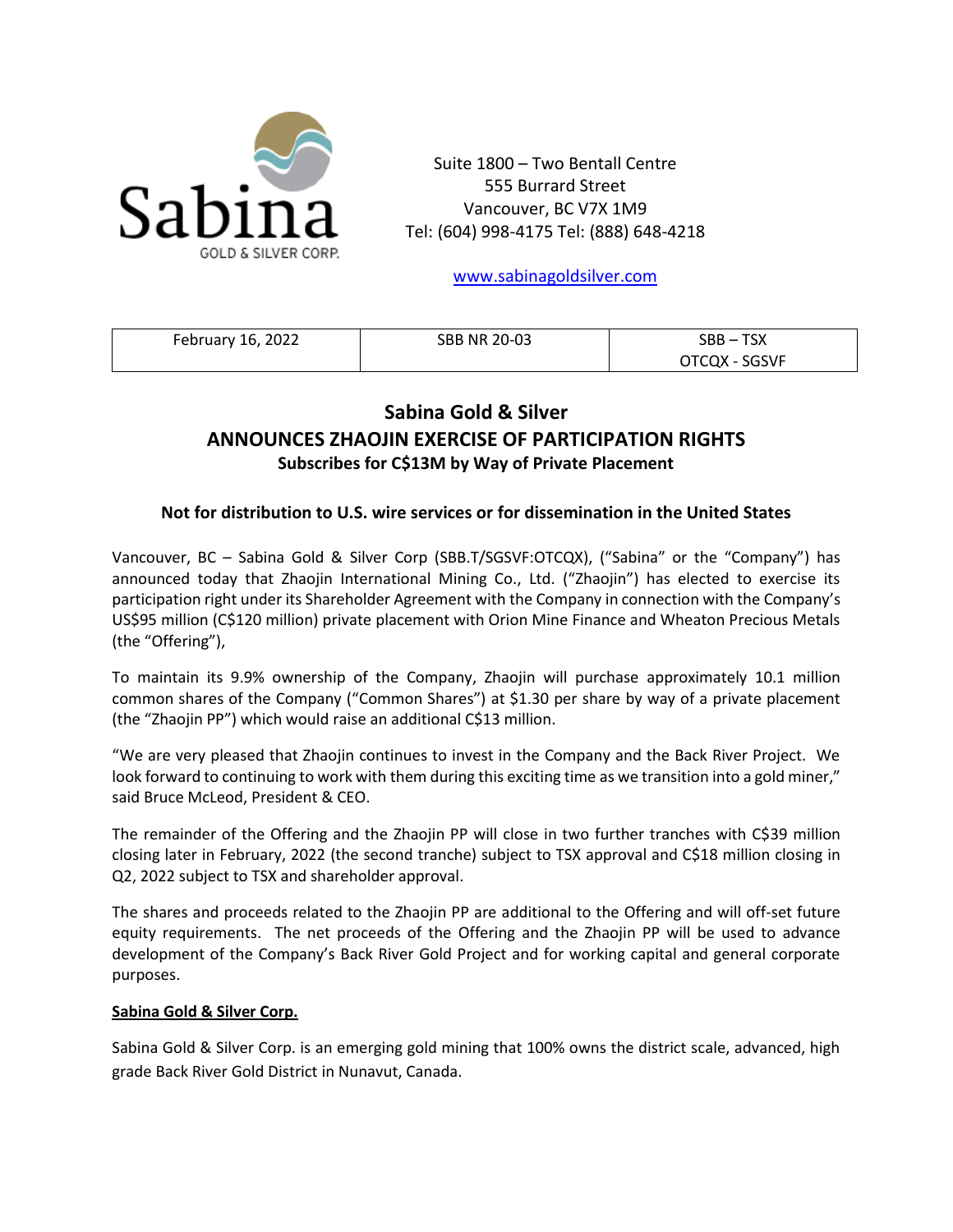Sabina recently filed an Updated Feasibility Study (the "**UFS**") on its first mine on the district, the Goose Mine, which presents a project that will produce ~223,000 ounces of gold a year (first five years average of 287,000 ounces a year with peak production of 312,000 ounces in year three) for ~15 years with a rapid payback of 2.3 years, with a post-tax IRR of ~28% and NPV<sub>5%</sub> of C\$1.1B. See "National Instrument (NI) 43-101 Technical Report – 2021 Updated Feasibility Study for the Goose Project at the Back River Gold District, Nunavut, Canada" dated March 3, 2021.

The Project received its final major authorization on June 25, 2020 and is now in receipt of all major permits and authorizations for construction and operations.

The Company is also very committed to its Inuit stakeholders, with Inuit employment and opportunities a focus. The Company has signed a 20-year renewable land use agreement with the Kitikmeot Inuit Association and has committed to various sustainability initiatives under the agreement.

In February 2022, the Company announced it had completed a comprehensive project financing package for US\$520 million comprised of:

- A US\$225 million senior secured debt facility with Orion Mine Finance;
- A US\$75 million gold prepay facility with Orion Mine Finance;
- A US\$125 million gold stream arrangement with Wheaton Precious Metals; and
- A US\$95 million private placement of Sabina Common shares subscribed to by both Orion and Wheaton Precious Metals.

The Company continues to advance development at its Goose Mine as well as continues exploration activities on the next area of focus on the belt: the George Property.

In addition to Back River, Sabina also owns a significant silver royalty on Glencore's Hackett River Project. The silver royalty on Hackett River's silver production is comprised of 22.5% of the first 190 million ounces produced and 12.5% of all silver produced thereafter.

For further information please contact:

Nicole Hoeller, Vice-President, Communications: **1 888 648-4218 [nhoeller@sabinagoldsilver.com](mailto:nhoeller@sabinagoldsilver.com)**

## **Forward Looking Information**

*This news release contains "forward-looking information" within the meaning of applicable securities laws (the "forward-looking statements"), including, but not limited to, the commencement of construction of the Project, the timing for completion of construction and the timing of first gold pour, the opportunities for new discovery, the creation of value for stakeholders, the timing and availability of the drawdown on the Credit Facility and the Stream Arrangement, the timing and completion of the private placement as well as a future equity financing, Zhaojin's participation in an equity financing and the projections and assumptions of the results of the UFS. These forward-looking statements are made*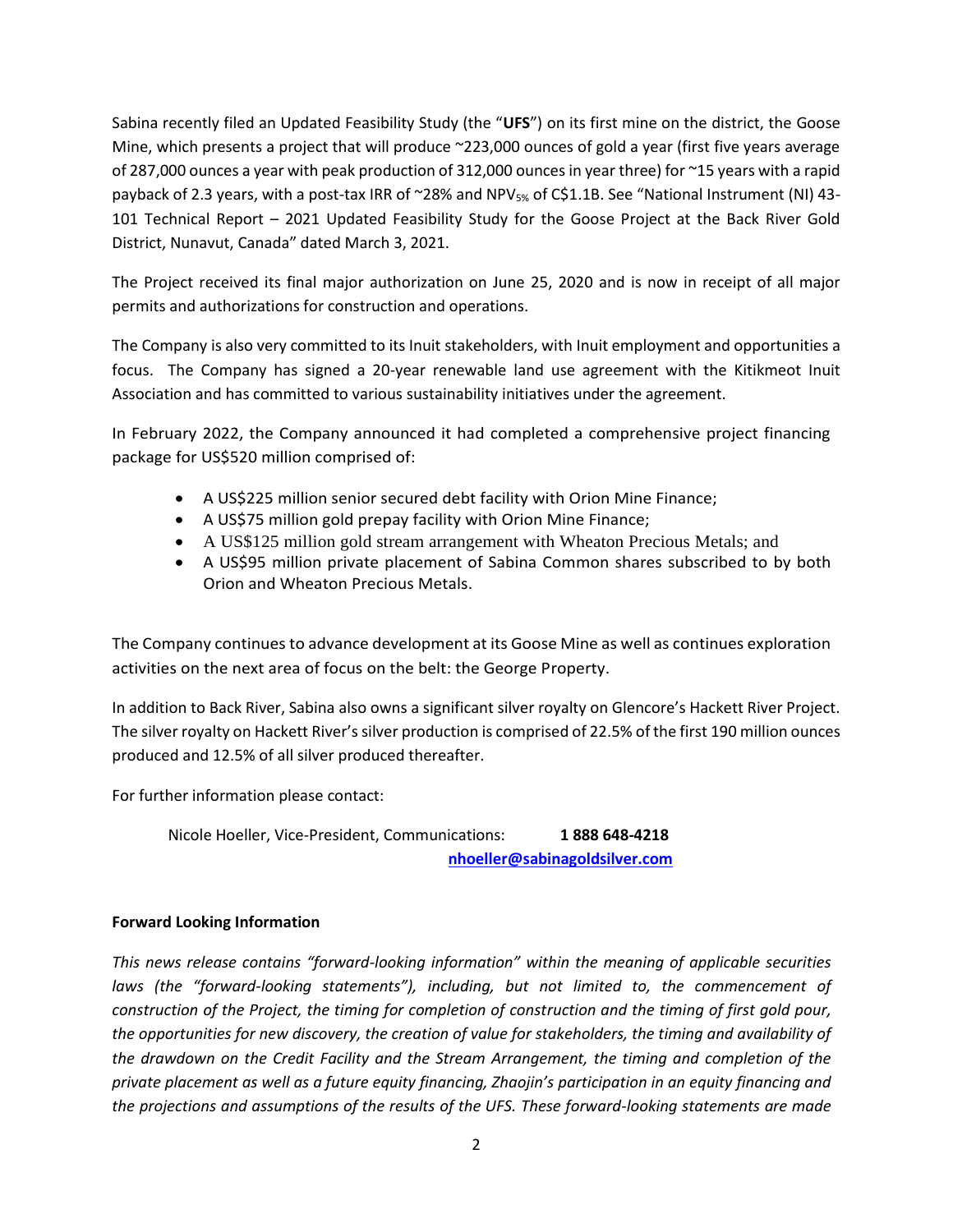*as of the date of this news release. Readers are cautioned not to place undue reliance on forward-looking statements, as there can be no assurance that the future circumstances, outcomes or results anticipated in or implied by such forward-looking statements will occur or that plans, intentions or expectations upon which the forward-looking statements are based will occur. While we have based these forward-looking statements on our expectations about future events as at the date that such statements were prepared, the statements are not a guarantee that such future events will occur and are subject to risks, uncertainties, assumptions and other factors which could cause events or outcomes to differ materially from those expressed or implied by such forward-looking statements. Such factors and assumptions include, among others, the availability of equity financing on reasonable terms, the approval of the private placement to Orion and Wheaton by Sabina's shareholders, the uncertainty of construction, production, development plans and costs estimates for the Back River Gold Project; discrepancies between actual and estimated mineral reserves and mineral resources, between actual and estimated development and operating costs; the interpretation of drill, metallurgical testing and other exploration results; the ability of the Company to retain its key management employees and skilled and experienced personnel; exploration, development and mining risks and the inherently dangerous nature of the mining industry, and the risk of inadequate insurance or inability to obtain insurance to cover these risks and other risks and uncertainties; property and mineral title risks including defective title to mineral claims or property; the effects of general economic conditions, commodity prices, changing foreign exchange rates and actions by government and regulatory authorities; and misjudgments in the course of preparing forward-looking statements. In addition, there are known and unknown risk factors which could cause our actual results, performance or achievements to differ materially from any future results, performance or achievements expressed or implied by the forward-looking statements. Known risk factors include risks associated with exploration and project development; the need for additional financing; the calculation of mineral resources and reserves; operational risks associated with mining and mineral processing; fluctuations in metal prices; title matters; government regulation; obtaining and renewing necessary licenses and permits; environmental liability and insurance; reliance on key personnel; the potential for conflicts of interest among certain of our officers or directors; the absence of dividends; currency fluctuations; labour disputes; competition; dilution; the volatility of the our common share price and volume; future sales of shares by existing shareholders; and other risks and uncertainties, including those relating to the Back River Project and general risks associated with the mineral exploration and development industry described in our Annual Information Form, financial statements and MD&A for the fiscal period ended December 31, 2020 filed with the Canadian Securities Administrators and available at www.sedar.com. Although we have attempted to identify important factors that could cause actual actions, events or results to differ materially from those described in forward-looking statements, there may be other factors that cause actions, events or results not to be as anticipated, estimated or intended. There can be no assurance that forward-looking statements will prove to be accurate, as actual results and future events could differ materially from those anticipated in such statements. Accordingly, readers should not place undue reliance on forward-looking statements. We are under no obligation to update or alter any forward-looking statements except as required under applicable securities laws.*